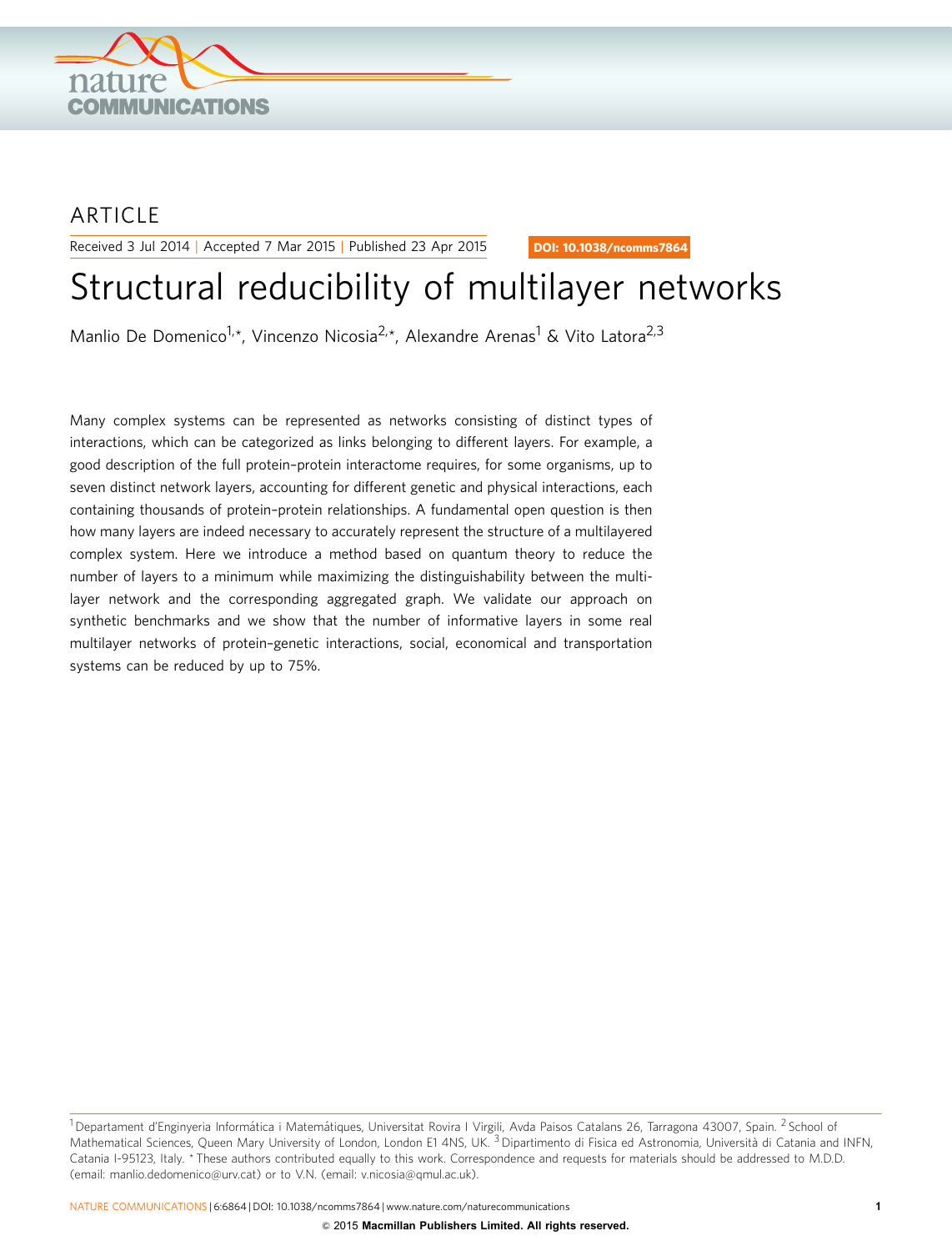etwork science has shown that characterizing the stucture<br>of a complex system is fundamental when it comes to<br>understanding its dynamical properties<sup>1–3</sup>. In particular,<br>the basic units of most real-world systems are subje of a complex system is fundamental when it comes to the basic units of most real-world systems are subject to different types of interactions occurring at comparable time scales. For instance, this is the case of social systems, where individuals can have political or financial relationships<sup>[4](#page-7-0)</sup>, or can be interacting using different communication channels, including face-to-face interactions, e-mail, Twitter, Facebook, phone calls and so  $\text{on}^{5,6}$ . Similarly, in biological systems basic constituents such as proteins can have physical, co-localization, genetic or many other types of interactions. Recently, it has been shown that retaining such multi-dimensional information<sup>[7](#page-7-0)</sup> and modelling the structure of interdependent and multilayer systems respectively through interdependent<sup>[8](#page-7-0)</sup> and multilayer networks<sup>9-12</sup> reveals new nontrivial structural properties $13-20$  and relevant emergent physical phenomena[21–27.](#page-7-0)

However, some of the interaction layers considered in the multidimensional representation of a system can be redundant or uninformative. Then, a simple question arises about the possibility of reducing the structure of a multilayer network, that is, of considering a smaller number of layers, while retaining as much information as possible about the whole system. This problem has both theoretical and practical implications. From a theoretical point of view, it is always desirable to find the most economical description of a phenomenon, that is, the one which retains all the salient aspects of the system avoiding unnecessary redundancy. From a practical point of view, the computation of even basic structural descriptors for interdependent and multilayer networks, such as clustering coefficient, centrality, motifs abundance and all the measures based on paths and walks, scales superlinearly or even exponentially with the number of layers $^{17}$  and can thus result unfeasible already for medium-sized networks. Therefore, finding an optimal configuration consisting of a minimal number of layers becomes a fundamental requirement when dealing with real-world systems.

Inspired by a similar question arising in quantum physics when one needs to quantify the distance between mixed quantum states $^{28}$  $^{28}$  $^{28}$ , we propose here a method to aggregate some of the layers of a multilayer system while maximizing its distinguishability from the aggregated network. The method is based on a purely information theoretic perspective, which makes use of the definition of Von Neumann entropy of a graph. We test our procedure on synthetic and real-world multilayer networks, showing that different levels of structural reduction are possible, depending on the overall organization of the network.

#### Results

Von Neumann entropy of a multilayer network. In quantum mechanics, there are pure states, describing the system by means of a single vector in the Hilbert space, and mixed states, corresponding to statistical ensembles of pure states. The most general quantum system can then be described by the so-called density operator  $\rho$ , a semidefinite positive matrix with eigenvalues summing up to 1, which encodes all the information about the statistical ensemble of pure states of the system $^{29}$ . The Von Neumann (entanglement) entropy, which is the natural extension of the Shannon information entropy to quantum operators, is a widely adopted descriptor to measure the mixedness of a quantum system, although other measures, satisfying extensivity or non-extensivity, have been lately introduced and studied<sup>[30](#page-8-0)</sup>. The Von Neumann entropy is defined for any density operator  $\rho$ . In particular, if the Von Neumann entropy is zero the system is in a pure state, otherwise

it is in a mixed state. In general, the larger the Von Neumann entropy, the more mixed the state is.

It has been recently shown that the Von Neumann entropy can also be used to characterize (single layer) graphs<sup>[31,32](#page-8-0)</sup>. Given a graph G represented by the adjacency matrix A, the Von Neumann entropy of G is defined as the Shannon entropy of the spectrum of the rescaled combinatorial Laplacian  $\mathcal{L}_G$  associated to G (see Methods). This entropy has been interpreted as the entanglement of the statistical ensemble of pure states where each pure state is one of the edges of the graph<sup>[33](#page-8-0)</sup>. According to this interpretation, a graph is in a pure state if and only if it consists of exactly one edge, corresponding to a Von Neumann entropy  $h_A = 0$ , and is in a mixed state otherwise, yielding  $h_A > 0$ .

Here we use a similar formalism to characterize multilayer networks, where we assume that each layer represents one possible state of the system, that is, a network state. We propose to use the Von Neumann entropy to quantify the distinguishability between a multilayer network (or a reduced configuration of its original layers) and the network obtained by aggregating all its layers in a single-layer graph.

Let us consider a multilayer network with the N nodes replicated along the different layers<sup>12</sup>. Such a network can be represented by the set  $A = \{A^{[1]}, A^{[2]}, \dots, A^{[M]}\},$  whose elements are the  $N \times N$  adjacency matrices of the M layers<sup>11,17</sup>. This particular multilayer structure is known as multiplex in the literature<sup>[12](#page-7-0)</sup>. We define the Von Neumann entropy  $H(A)$  of a multilayer network as the sum of the Von Neumann entropies of its M layers, that is,  $H(A) = \sum_{\alpha=1}^{M} h_{A^{|\alpha|}}$  where  $h_{A^{|\alpha|}} = -\sum_{i=1}^{N} \lambda_i^{[\alpha]} \log_2(\lambda_i^{[\alpha]})$  and  $\lambda_i^{[\alpha]}$  are the eigenvalues of the rescaled Laplacian matrix associated to the adjacency matrix  $A^{[\alpha]}$  of layer  $\alpha$  (see Methods). In the case of more general multilayer networks, where more complicated patterns of interlayer connections are allowed, it is still possible to calculate the Von Neumann entropy by considering the supra-adjacency matrix introduced by Gomez et  $al^{21}$  $al^{21}$  $al^{21}$ , obtained as a special flattening of the rank-4 adjacency tensor, an even more general representation of multilayer networks<sup>[10](#page-7-0)</sup>.

Quantifying the reducibility of a multilayer network. The Von Neumann entropy of a multilayer network  $A =$ Von Redmann entropy of a mutuayer network  $A = \{A^{[1]}, A^{[2]}, \dots, A^{[M]}\}$  explicitly depends on the actual number of layers  $M$  and on the structure of each layer, so that in general its value will change if we consider a reduced multilayer network in which some of the layers of the original system have been combined together by means of an appropriate aggregation method. A particular case is represented by the aggregated graph associated to A, which is the one-layer network whose adjacency matrix A is obtained by summing the adjacency matrices of all the M layers of A, that is,  $A = A^{[1]} + A^{[2]} + \dots + A^{[M]}$ . The Von Neumann entropy of the aggregated graph is  $h_A$ . In general, if we start from an *M* layer multiplex network  $A = \{A^{[1]}, \dots, A^{[M]}\}$ and aggregate some of the original layers of  $A$ , we obtain a reduced multilayer network  $C = \{C^{[1]}, C^{[2]}, \dots, C^{[X]}\}$  with  $X \leq M$  layers, where the adjacency matrix  $C^{[\alpha]}$ , where  $\alpha = 1, \ldots, X$ is either one of the adjacency matrices of the original layers of A or the sum of two or more of them. We then consider the entropy per layer of the multilayer network C:

$$
\bar{H}(\mathcal{C}) = \frac{H(\mathcal{C})}{X} = \frac{\sum_{\alpha=1}^{X} h_{C^{[\alpha]}}}{X}
$$
(1)

and we propose to quantify the distinguishability between the multilayer network  $C$  and the corresponding aggregated graph  $A$ through the relative entropy:

$$
q(\mathcal{C}) = 1 - \frac{\bar{H}(\mathcal{C})}{h_A} \tag{2}
$$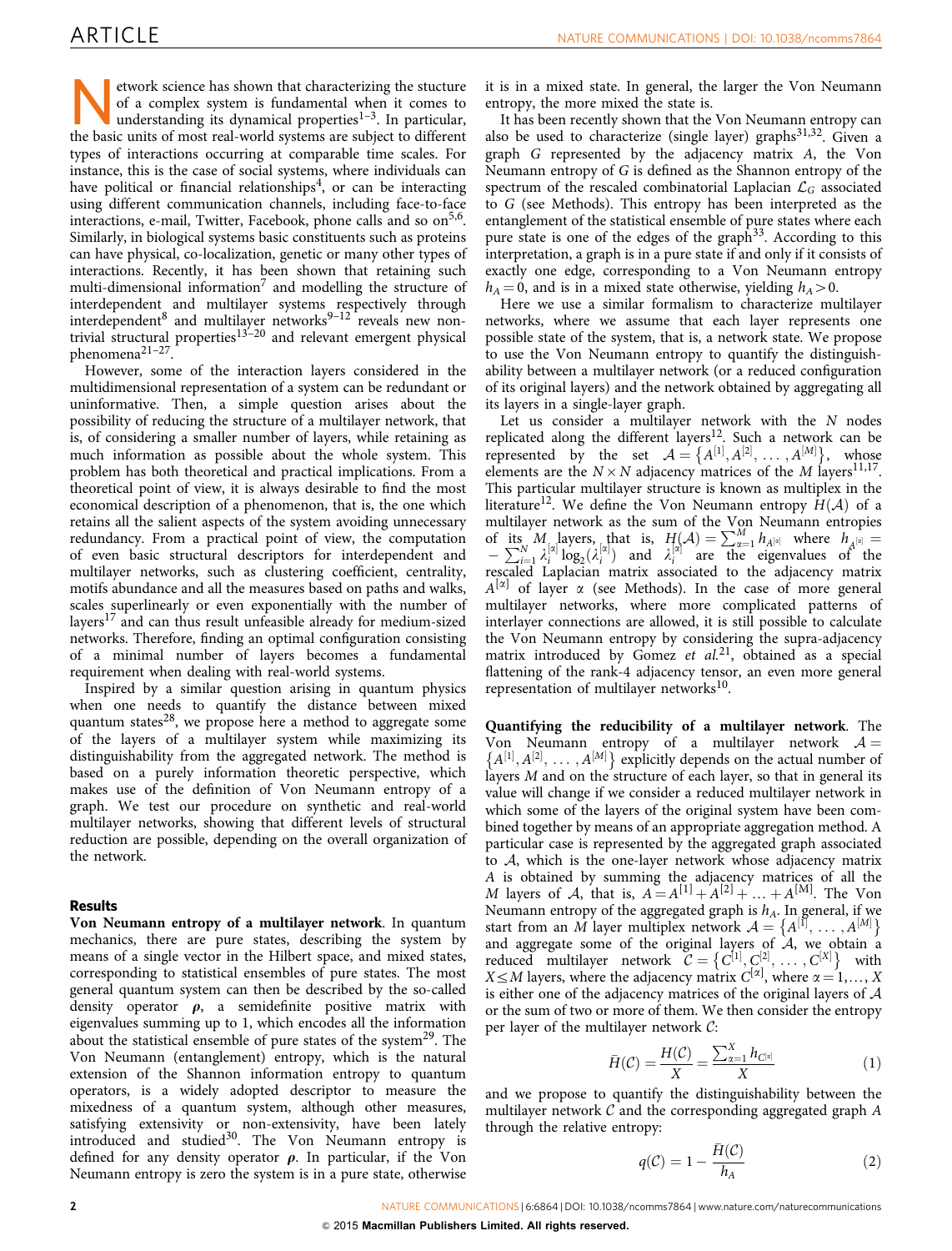The larger  $q(\mathcal{C})$ , the more distinguishable is the multilayer network  $\mathcal C$  from the corresponding aggregated graph  $A$ . It is worth noting that if all the layers of the multilayer network  $C$  are identical, then  $q(\mathcal{C}) = 0$ , as  $\mathcal C$  and the aggregated graph are totally equivalent. Conversely, a value  $q(\mathcal{C}) > 0$  indicates that the representation with X layers is distinguishable from the aggregated one; hence the multilayer structure must be preserved. Intuitively, if the aggregation of two layers does not result in a decrease of the relative entropy with respect to the multiplex in which the two layers are kept separated, then one would prefer the reduced configuration, which is more compact. However, it is possible to show (see Methods) that if we consider a multilayer  $\mathcal C$  with X layers and the reduced configuration  $C'$  with X–1 layers obtained from C by aggregating two of its layers, then in general  $q(C')$  can be smaller than, equal to, or even larger than  $q(\tilde{C})$ . This is due to the fact that the entropy per layer  $\overline{H}(\mathcal{C})$  can either increase or decrease as a consequence of the aggregation of two layers (see Supplementary Fig. 1 and Supplementary Table 1). As we show in detail in Methods, our goal is to find argmax  $[q(\mathcal{C})]$ , that is, the optimally reduced multiplex  $C_{\text{max}}$  yielding the maximum value of distinguishability from the aggregated graph. If we denote by  $M_{\text{opt}}$ the number of layers corresponding to the maximum value of relative entropy  $max[q(\bullet)]$ , we can then define the reducibility of a multilayer network A as:

$$
\chi(\mathcal{A}) = \frac{M - M_{\text{opt}}}{M - 1},\tag{3}
$$

which is the ratio between the number of reductions  $(M-M<sub>opt</sub>)$ and the total possible number of potentially reducible layers (*M*–1). It is worth noting that  $\chi(A) = 0$  if the system cannot be reduced, that is, when  $M_{\text{opt}} = M$ , while  $\chi(\mathcal{A}) = 1$  only if  $M_{\text{opt}} = 1$ , that is, if the M layers can indeed be reduced into a single one (that is, the aggregated network).

The optimal configuration of aggregated layers is the one that maximizes the relative entropy  $q(\bullet)$ , but finding such a configuration would in general require the enumeration of all the possible partitions of a set of  $M$  objects (the layers), which is a well-known NP-hard problem (that is, its solution requires a computational time that scales at least exponentially with M). To overcome this problem, we adopt a greedy agglomerative hierarchical clustering algorithm<sup>34</sup> to explore the space of partitions, based on a concept of distance similar to the one adopted in quantum physics to quantify the distance between mixed quantum states $28$ . More specifically, capitalizing on the concept of Von Neumann entropy of a graph, we use the quantum Jensen–Shannon divergence to quantify the (dis-) similarity between all pairs of layers of a multilayer network (see Methods). At each step of the algorithm, we consider the pair of layers having the smallest value of quantum Jensen–Shannon divergence and we aggregate them, obtaining a new multilayer network with one layer less. The rationale behind this choice is that the aggregation of a pair of similar layers is more desirable than the aggregation of two very dissimilar layers, as the latter can introduce artificial structural patterns. The result of this procedure is a dendrogram (see Fig. 1), that is, a hierarchical diagram where each of the M leaves is associated to one of the original layers of the system, each internal node indicates the aggregation of layers (or of clusters of layers) together and the root corresponds to the fully aggregated graph. At the mth step of the algorithm, we obtain a multilayer with  $M-m$  layers, for which we can compute the associated value of relative entropy  $q(\bullet)$ . The cut of the dendrogram corresponding to the maximal value of  $q(\bullet)$  identifies the (sub-)optimal configuration of layers in terms of distinguishability with respect to the aggregated graph. The whole procedure proposed is sketched in Fig. 1 and can be summarized as follows: (i) compute the quantum Jensen–



Figure 1 | Layer aggregation and structural reducibility of multilayer networks. Given a multilayer network (a), we compute the Jensen-Shannon distance  $\mathcal{D}_{JS}$  between each pair of its layers (b), which is a proxy for layer redundancy. Such resulting distance matrix allows to perform a hierarchical clustering, whose output is a hierarchical diagram (a dendrogram) whose leaves represent the initial layers and internal nodes denote layer merging (c). At each step, the two clustered layers (or group of layers) corresponding to the smallest value of  $\mathcal{D}_{JS}$  are aggregated and the quality of the new layer configuration in terms of distinguishability from the aggregated graph is quantified by the global quality function  $q(\bullet)$ , shown by the curve on the left-hand side of c. The best partition is the one for which  $q(\bullet)$  is maximal (d).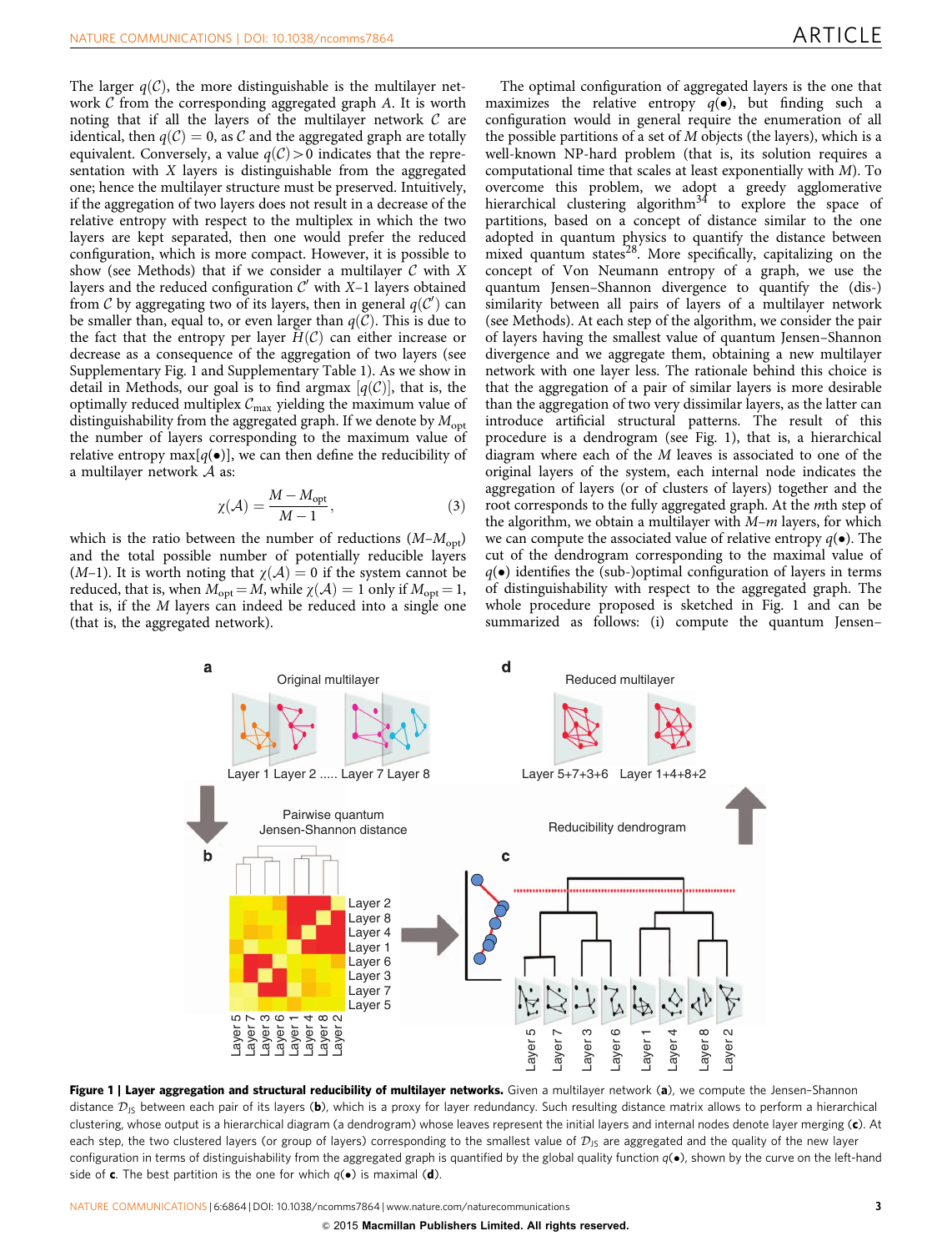Shannon distance matrix between all pairs of layers; (ii) perform hierarchical clustering of layers using such distance matrix and use the relative entropy  $q(\bullet)$  as the quality function for the resulting partition; (iii) finally, choose the partition that maximizes the relative entropy, that is, the distinguishability from the aggregated graph.

Reduction of synthetic multilayer networks. To shed light on the impact of the structural properties of a multilayer network on the results obtained through the proposed layer reduction procedure, we considered different synthetic multilayer benchmarks. Each benchmark consists of several layers characterized by specific features or by a given amount of correlation. In Fig. 2 we report the case of a multilayer network in which the layers are obtained by rewiring different percentages of the edges of the same original layer. The layers of the resulting multilayer network are characterized by an increasing amount of edge overlap (see Methods). As shown in the figure, the hierarchical clustering procedure first aggregates layers characterized by smaller rewiring, which are more similar to each other, and then proceeds to the aggregation of layers obtained for larger values of rewiring. The monotonically decreasing behaviour of the relative entropy  $q(\bullet)$ , shown in Fig. 2c, confirms that in this case the best representation of the system is the one in which all the layers are kept distinct. In fact, independently of the fraction of edges actually rewired, on average a pair of layers exhibits a relatively small redundancy, as each of the rewired layers carries some information that is not included in the other layers (this multilayer has an overall edge overlap smaller than 5%).

The results obtained on several other synthetic multilayer networks suggest that layers with high edge overlap and similar structure, for example, characterized by highly overlapping communities, tend to be aggregated earlier (see Supplementary Note 1, Supplementary Figs 2,3 and 4).

Reduction of multilayer biological networks. To test the usefulness of our method on real-world systems, we consider here the multilayer networks obtained by taking into account different types of genetic interactions in 13 organisms of the Biological General Repository for Interaction Datasets (BioGRID<sup>[35](#page-8-0)</sup>). This is a public database that stores and disseminates genetic and protein interaction information about simple organisms and humans (<http://thebiogrid.org>), and currently holds over 720,000 interactions obtained from both high-throughput data sets and individual focused studies, as derived from over 41,000 publications in the primary literature. We use BioGRID 3.2.108 (updated to 1 Jan 2014). In this data set, the networks represent protein–protein interactions and the layers correspond to interactions of different nature, that is, physical (labelled 'Phys' in the following), direct ('Dir'), co-localization ('Col'), association ('Ass') and suppressive ('GSup'), additive ('GAdd') or synthetic genetic ('GSyn') interaction. The number of layers identified for each organism ranges from three to seven.

In [Fig. 3](#page-4-0) we show the results obtained on three organisms (Caenorhabditis elegans, Mus and Candida). Despite the multilayer networks corresponding to these organisms have a similar number of layers (six for C. elegans, seven for Mus and Candida), each of them is characterized by a peculiar level of structural reducibility. In particular, in the case of C. elegans no layer aggregation is possible at all, as the maximum value of  $q(\bullet)$  is obtained for the multilayer in which all the six layers are kept distinct. Hence, the reducibility is  $\gamma = 0$ . Conversely, in the case of Mus and Candida some pairs of layers carry redundant structural information and can be thus aggregated. Remarkably, the reducibility for *Candida* is  $\gamma = 0.5$ , corresponding to three redundant interaction layers out of seven. Here, the layer associated to genetic synthetic interactions is first aggregated with the layer encoding genetic additive interactions, while direct interactions are aggregated with physical ones. For other organisms, the value of reducibility can be as high as  $\chi = 0.75$ (see [Table 1](#page-5-0) for details).



Figure 2 | Multilayer benchmark. We considered a benchmark multilayer network with  $N = 5,000$  nodes and  $M = 20$  layers. The first layer is a scale-free graph with  $P(k) \sim k^{-3}$ , whereas the other layers are obtained by rewiring an increasing percentage of the edges of the first layer, from 5% up to 95%. By doing so, each pair of layers is characterized by a different amount of edge redundancy (the total overlap of the multilayer is  $\langle 5\%$ ). (a) The heat map shows the Jensen-Shannon distance between the 20 layers, where each layer is identified by the corresponding percentage of rewiring. (b) The hierarchical clustering procedure successively merges layers with a decreasing percentage of redundant edges. (c) In this case  $q(\bullet)$  is a decreasing function of m, as each layer has some unique edges that are not present in the others. The best representation of the multilayer is that in which all the layers are kept separated, even if  $q(\bullet)$  remains almost constant in the first few aggregation steps (corresponding to the aggregation of pairs of layers with a rewiring smaller than 15%).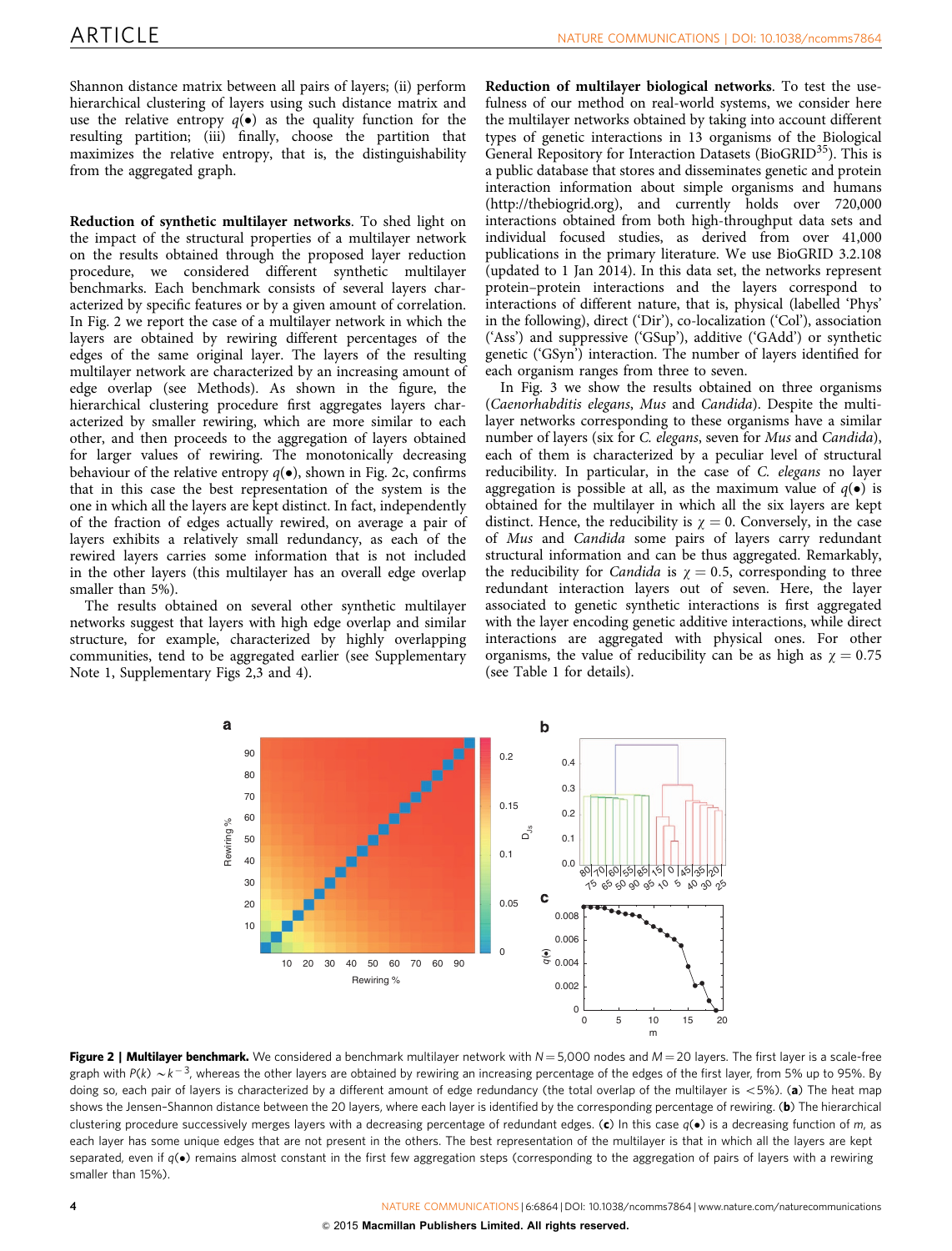<span id="page-4-0"></span>

Figure 3 | Layer aggregation of protein-genetic interaction networks. The multilayer protein-genetic networks of different species have different levels of reducibility. We show the heat map of the Jensen–Shannon divergence, together with the dendrogram resulting from hierarchical clustering and the corresponding values of  $q(\bullet)$ , in 3 of the 13 species considered in this study. The dashed red lines identify the maximum of the global quality function  $q(\bullet)$ . For some organisms (such as C. elegans, reported in a), such maximum is obtained by leaving all the layers separate and no aggregation is possible, whereas for some other species a few layers carry redundant information, for example, in (b) Mus and in (c) Candida.

In [Fig. 4](#page-5-0) we summarize the results obtained by applying the proposed layer aggregation procedure to all the 13 multilayer genetic interaction networks of the BioGRID data set. This particular visualization allows to compare the structural reducibility of all organisms simultaneously. Not all multilayer networks can be reduced to a smaller number of layers, suggesting that for some organisms layer aggregation should be avoided. For instance, this is the case of C. elegans (nematode), Arabidopsis thaliana (cress) and Bos taurus (mammal), where no global maximum is present, except for  $m = 0$ , that is, the initial multilayer in which all layers are kept distinct. In other cases, some of the layers are clearly redundant, as happens for

instance in Saccharomyces cerevisiae (yeast) and Drosophila *melanogaster* (common fruit fly), where a maximum of  $q(\bullet)$  is present at  $m = 2$ .

Note that the reducibility values obtained for the above mentioned biological networks are conditioned to the completeness of the corresponding data sets. As a matter of fact, although the protein interactions of some organisms are well known and thoroughly characterized as in the case of S. cerevisiae or D. melanogaster, for some other organisms the information is only partial or incomplete. Hence, we cannot estimate a priori how the partial information contained in these networks is indeed affecting the values of reducibility that we observe.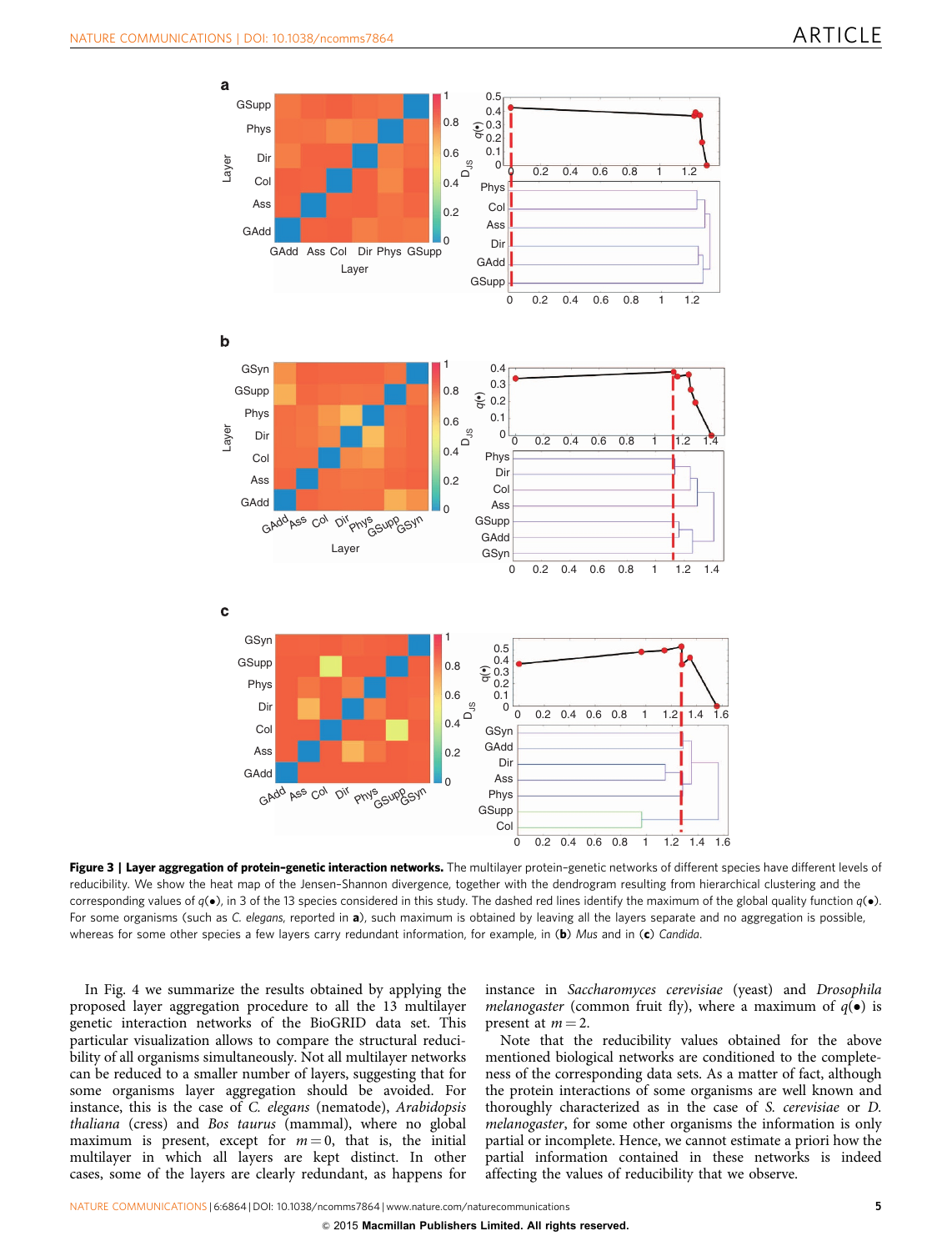<span id="page-5-0"></span>

| Table 1   Reducibility of empirical multilayer networks. |       |                |                  |                   |      |
|----------------------------------------------------------|-------|----------------|------------------|-------------------|------|
| <b>Network</b>                                           | N     | м              | $M_{\text{opt}}$ | $max[q(\bullet)]$ | χ    |
| Arabidopsis                                              | 6981  | $\overline{7}$ | 5                | 0.436             | 0.33 |
| <b>Bos</b>                                               | 326   | 4              | 3                | 0.494             | 0.33 |
| Candida                                                  | 368   | 7              | 4                | 0.527             | 0.50 |
| C. elegans                                               | 3880  | 6              | 4                | 0.390             | 0.40 |
| Drosophila                                               | 8216  | 7              | 5                | 0.426             | 0.33 |
| Gallus                                                   | 314   | 6              | 4                | 0.505             | 0.40 |
| Human HIV-1                                              | 1006  | 5              | $\overline{2}$   | 0.499             | 0.75 |
| Mus                                                      | 7748  | 7              | 6                | 0.376             | 0.17 |
| Plasmodium                                               | 1204  | 3              | $\overline{2}$   | 0.500             | 0.50 |
| Rattus                                                   | 2641  | 6              | 4                | 0.504             | 0.40 |
| S. cerevisiae                                            | 6571  | 7              | 4                | 0.115             | 0.50 |
| S. pombe                                                 | 4093  | 7              | 4                | 0.197             | 0.50 |
| Xenopus                                                  | 462   | 5              | 3                | 0.424             | 0.50 |
| Arxiv coauthorship                                       | 14065 | 13             | 11               | 0.231             | 0.17 |
| Terrorist network                                        | 78    | 4              | $\mathfrak{D}$   | 0.239             | 0.67 |
| FAO Trade network                                        | 184   | 340            | 182              | 0.354             | 0.47 |
| London Tube                                              | 369   | 13             | 12               | 0.441             | 0.08 |
| Airports Europe                                          | 1064  | 175            | 165              | 0.667             | 0.06 |
| Airports Asia                                            | 1130  | 213            | 202              | 0.653             | 0.05 |
| Airports North America                                   | 2040  | 143            | 136              | 0.686             | 0.05 |

Number of nodes (N), number of layers in the original system (M), number of layers ( $M_{\text{opt}}$ ) corresponding to the maximal value of the quality function ( $\text{max}[q(\bullet)]$ ) obtained through the greedy hierarchical clustering procedure, and the value of the reducibility  $\gamma$  for several greedy biological, social, economical and technological multilayer networks. Notice that the structure of the three continental air networks and of the London metropolitan transportation system cannot be substantially reduced, in accordance with the fact that in these systems layer redundancy is purposedly avoided. Conversely, social and biological systems exhibit higher levels of redundancy and allow for the merging of up to 75% of the layers.





### **Discussion**

Nowadays, larger and more detailed data sets describing diverse natural and man-made systems are being produced at an increasingly fast rate. This data deluge has provided an unprecedented amount of information about social, biological

and technological phenomena, allowing a better characterization of the structure of different complex systems and a more in-depth understanding of the mechanisms underpinning their functioning. On the one hand, multilayer networks represent a natural framework to properly take into account all the different kinds of relationships connecting the units of a system, in a coherent manner. On the other hand, dealing with multilayer graphs introduces new computational challenges, which might limit the applicability of the multilayer approach to large systems. As a matter of fact, the evaluation of the multilayer version of even the most basic network descriptors, such as average shortest path length, node clustering coefficient, node betweenness and network motifs, tend to scale exponentially with the number of layers of the system and might become too computationally demanding already for medium-sized systems.

A fundamental observation is that not all the available levels of interaction among the constituents of a complex system have the same importance and some of them might be redundant, irrelevant or uninformative, with respect to the overall structure of the system. Hence, comes the idea of providing a consistent way to aggregate some of the layers of a multilayer network according to their similarity, as measured by the quantum Jensen–Shannon divergence, and of looking for configurations of layers that guarantee the maximum possible distinguishability from the fully aggregated graph and still use a minimal number of layers. The proposed approach allows to effectively reduce the redundancy of a multilayer network, as extensively shown in the paper for the case of the protein–genetic interaction networks of several different species.

However, the applicability of this method is not limited to biological systems. As an example, we have applied it also to social<sup>17</sup> and economical systems, coauthorship networks<sup>36</sup>, metropolitan transportation networks<sup>[24](#page-8-0)</sup> and continental air transportation systems $^{20}$  $^{20}$  $^{20}$  (see Table 1). A particularly interesting case is that of the FAO (Food and Agriculture Organization of the United Nations) worldwide food import/export network, an economic network in which layers represent products, nodes are countries and edges at each layer represent import/export relationships of a specific food product among countries. We collected the data from<http://www.fao.org> and built the multilayer network corresponding to trading in 2010. In [Fig. 5](#page-6-0) we show the distance matrix and the network visualization of three representative layers. The hierarchical clustering procedure reveals that up to 158 out of the 340 available layers can indeed be reduced, yielding a value of  $\chi$  close to 50%. Intriguingly, the layers that are aggregated in the earlier stages of the clustering procedure correspond to products characterized by similar import/export patterns, as happens for instance for the layers associated to nuts, cocoa, dried and prepared fruits, roasted coffee and coffee-related products, which mainly involve export from Australia, China and Africa to European countries and the United States.

Conversely, the number of layers in the multilayer networks of airline transportation systems cannot be substantially reduced (the few allowed aggregations correspond to layers associated to very small companies, operating on just one or two routes), in agreement with the fact that airline companies tend to minimize the overlap of routes with other operators, to avoid strong competition. This result indicates that the connectivity among airports is practically not redundant for any airline, as expected for a modern large-scale transport infrastructure. Similar results are obtained for the London metropolitan transportation network, in which the overlap among different lines is purposely avoided to guarantee a more efficient coverage of the metropolitan area. In this case, the optimal solution corresponds to the multiplex network in which all the transportation lines are kept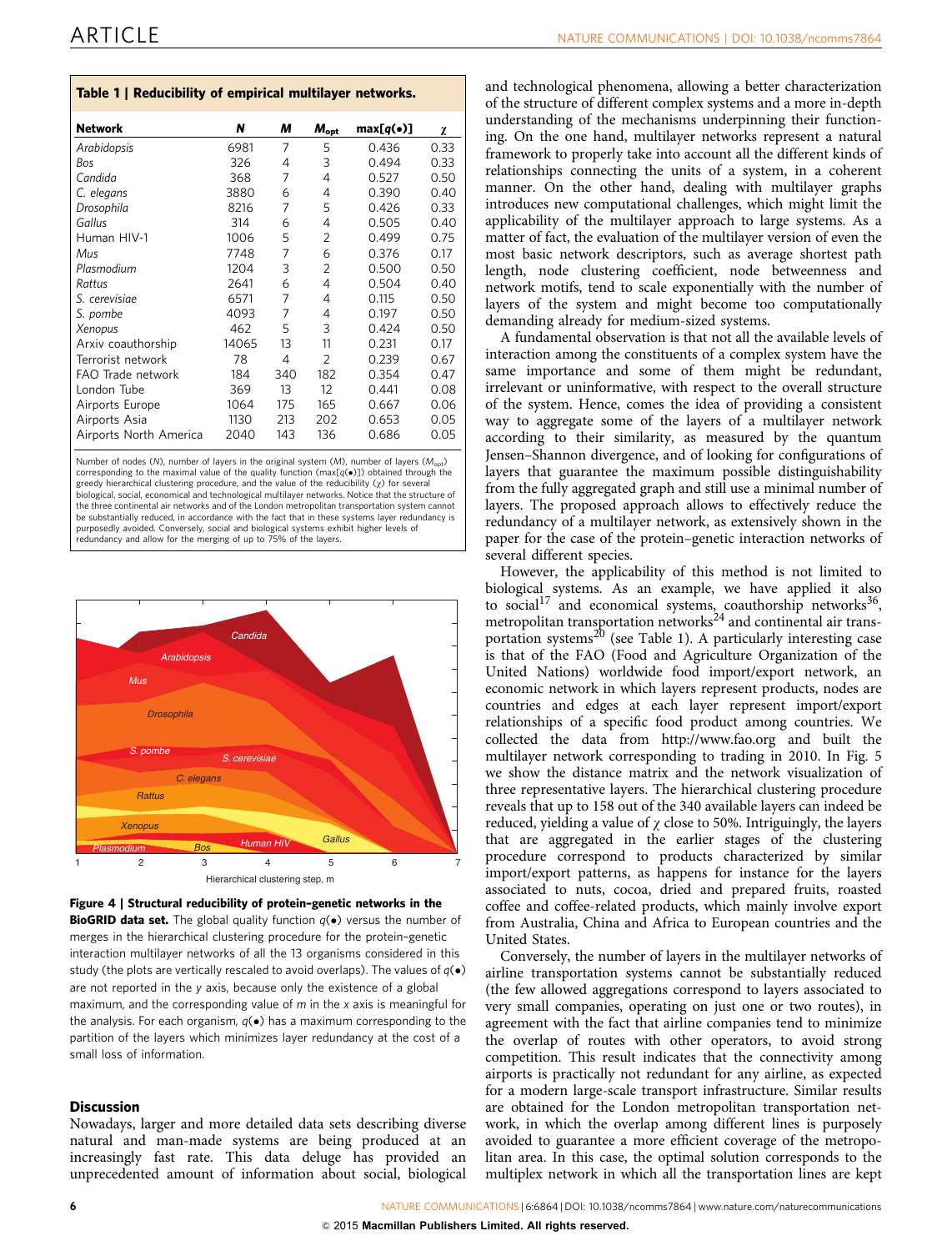<span id="page-6-0"></span>

Figure 5 | Structural reducibility of the FAO worldwide food import/export network. The distance matrix of three layers of the FAO worldwide food import/export data set, corresponding to three specific products (that is, 'roots and tubers', 'prepared nuts' and 'dried fruit'), is shown in a, whereas the topology of the three layers is reported in b. The layers corresponding to 'prepared nuts' and 'dried fruits', which are more similar to each other (that is, closer with respect to the Jensen–Shannon divergence), are indeed aggregated by the algorithm in a single cluster, whereas the 'roots and tubers' layer, which is characterized by a remarkably different topology as evident from b, is kept separated. Map tiles By Stamen Design, under CC BY 3.0. Data by OpenStreetMap, under CC BY SA.

separated, with the only exception of the Circle Line and the Hammersmith and City Line, which, as expected, are aggregated together, as they considerably overlap in Zone 1 and Zone 2 (they actually share the same tracks and stations between Hammersmith and Liverpool Street).

We would like to clearly point out that by quantifying the reducibility of a multilayer network one obtains information about the structural redundancy of the different layers of the system. However, in the particular case in which the interaction layers are functionally similar, as in the case of unimodal transportation networks or multidisciplinary collaboration networks (but not for gene–protein interaction networks), the optimal multilayer network resulting from the reduction procedure proposed in the study might be also employed, at least to some extent, to characterize the dynamical behaviour of the system. We are confident that this aspect will be the subject of further research in the field.

It is worth noticing that although the problem of reducing the number of layers of a multilayer network can be tackled from different perspectives and might in principle be solved using different techniques (most of which are still to be explored), the framework provided by the Von Neumann entropy of graphs allows to formulate this problem in a natural way, and to use a standardised set of tools –borrowed from quantum physics– to define similarity relationships among layers (in terms of Jensen– Shannon divergence) and to construct a quality function able to identify optimal configurations of layers in terms of distinguishability from the aggregated graph. We would also like to stress that the problem of obtaining more compact representations of multilayer networks is interesting per se and we expect that the present work will trigger the investigation of more sophisticated methods for its solution. Beyond the structural reducibility, the reducibility of a multilayer network, while preserving its dynamics and function, remains an outstanding research proble[m37–39.](#page-8-0)

We find quite remarkable that the formal analogy between quantum systems and multilayer networks allows to formulate the problem of layer reducibility in terms of quantum entropy divergence, and we believe that this analogy should be further exploited, as it might effectively provide a novel perspective on the characterization of the structure of multilayer complex systems.

#### Methods

Von Neumann entropy of single-layer networks. Given a graph  $G(V, E)$  with  $N = |V|$  nodes and  $K = |E|$  edges, represented by the adjacency matrix  $A = \{a_{ij}\},$ 

where  $a_{ij} = 1$  if node i and node j are connected through an edge, the Von Neumann entropy of G is defined as:

$$
h_A = -\operatorname{Tr}\left[\mathcal{L}_G \log_2 \mathcal{L}_G\right] \tag{4}
$$

where  $\mathcal{L}_G = c \times (D - A)$  is the combinatorial Laplacian associated to the graph<sup>[31](#page-8-0)</sup> G rescaled by  $c = 1/(\sum_{i,j \in V} a_{ij}) = \frac{1}{2K}$  and D is the diagonal matrix of the degrees of the nodes. Formally,  $\overrightarrow{\mathcal{L}_G}$  has all the properties of a density matrix (that is, it is positive semi-definite and  $Tr(\mathcal{L}_G) = 1$ ) and it is easy to prove that  $h_A$  can be written in terms of the set  $\{\lambda_1, \lambda_2, \ldots, \lambda_N\}$  of eigenvalues of  $\mathcal{L}_G$ :

$$
h_A = -\sum_{i=1}^{N} \lambda_i \log_2(\lambda_i), \qquad (5)
$$

that is, the Von Neumann entropy of a density matrix corresponds to the Shannon entropy of its power spectrum.

In Supplementary Methods and Supplementary Fig. 5 we discuss an efficient procedure to approximate the Von Neumann entropy of a graph that avoids the computation of the whole spectrum of  $\mathcal{L}_G$ .

**Jensen-Shannon distance between graphs.** Given two density matrices  $\rho$  and  $\sigma$ , it is possible to quantify to which extent  $\rho$  is different from  $\sigma$  by means of the Kullback–Liebler divergence:

$$
\mathcal{D}_{KL}(\boldsymbol{\rho}||\boldsymbol{\sigma}) = \mathrm{Tr}[\boldsymbol{\rho}(\log_2(\boldsymbol{\rho}) - \log_2(\boldsymbol{\sigma}))]
$$
(6)

which represents the information gained about  $\sigma$  when the expectation is based only on  $\rho$ . However,  $\mathcal{D}_{KL}(\cdot||\cdot)$  is not a metric, as it is not symmetric with respect to its arguments (that is,  $\mathcal{D}_{KL}(\rho||\sigma) \neq \mathcal{D}_{KL}(\sigma||\rho)$ ) and it does not satisfy the triangular inequality. A more suitable quantity to measure the dissimilarity between two density operators is the Jensen–Shannon divergence. If we call  $\mu = \frac{1}{2}(\rho + \sigma)$  the new density matrix obtained as the mixture of the two operators, the Jensen– Shannon divergence between  $\rho$  and  $\sigma$  is defined as:

$$
\mathcal{D}_{\text{JS}}(\boldsymbol{\rho}||\boldsymbol{\sigma}) = \frac{1}{2}\mathcal{D}_{\text{KL}}(\boldsymbol{\rho}||\boldsymbol{\mu}) + \frac{1}{2}\mathcal{D}_{\text{KL}}(\boldsymbol{\sigma}||\boldsymbol{\mu}) = h(\boldsymbol{\mu}) - \frac{1}{2}[h(\boldsymbol{\rho}) + h(\boldsymbol{\sigma})].\tag{7}
$$

By definition,  $D_{\text{IS}}$  is a reflexive and symmetric relation. In addition, it is possible<br>to prove that  $\sqrt{D_{\text{IS}}}$ , usually called Jensen–Shannon distance, takes values in [0,1]<br>and satisfies all the properties of a m and satisfies an the properties of a metric in applied to quite . Some recent numerical arguments<sup>[41](#page-8-0)</sup> have shown that  $\sqrt{\mathcal{D}_{\text{JS}}}$  behaves similar to a metric as well, when applied to any pair of mixed quantum states, although a rigorous proof is still lacking. We decided to employ the quantum Jensen–Shannon divergence to quantify the distance, in terms of information gain/loss, between the normalized Laplacian matrices associated to two distinct networks.

The quality function  $q(\bullet)$ . The relative entropy defined in equation (2) quantifies the distinguishability of a multilayer network from the corresponding aggregated graph. Here we show that  $q(\bullet)$  is an appropriate quality function to maximize, to detect the configuration of layers  $C_{\text{max}}$  corresponding to the highest possible distinguishability. In general,  $q(\bullet)$  can either increase or decrease as a result of the aggregation of two layers, depending on several factors such as the relative density of the two graphs or their actual wiring patterns. In Supplementary Table 1 we report and discuss several illustrative examples.

#### If we start from the original M-layer multiplex network  $\mathcal{A} =$

 ${A^{[1]}, A^{[2]}, \ldots, A^{[M]}}$  and aggregate some of its layers, we obtain a new multiplex  $\mathcal{C} = \{C^{[1]}, C^{[2]}, \dots, C^{[X]}\}$  with  $X \leq M$  layers, where the adjacency matrix of each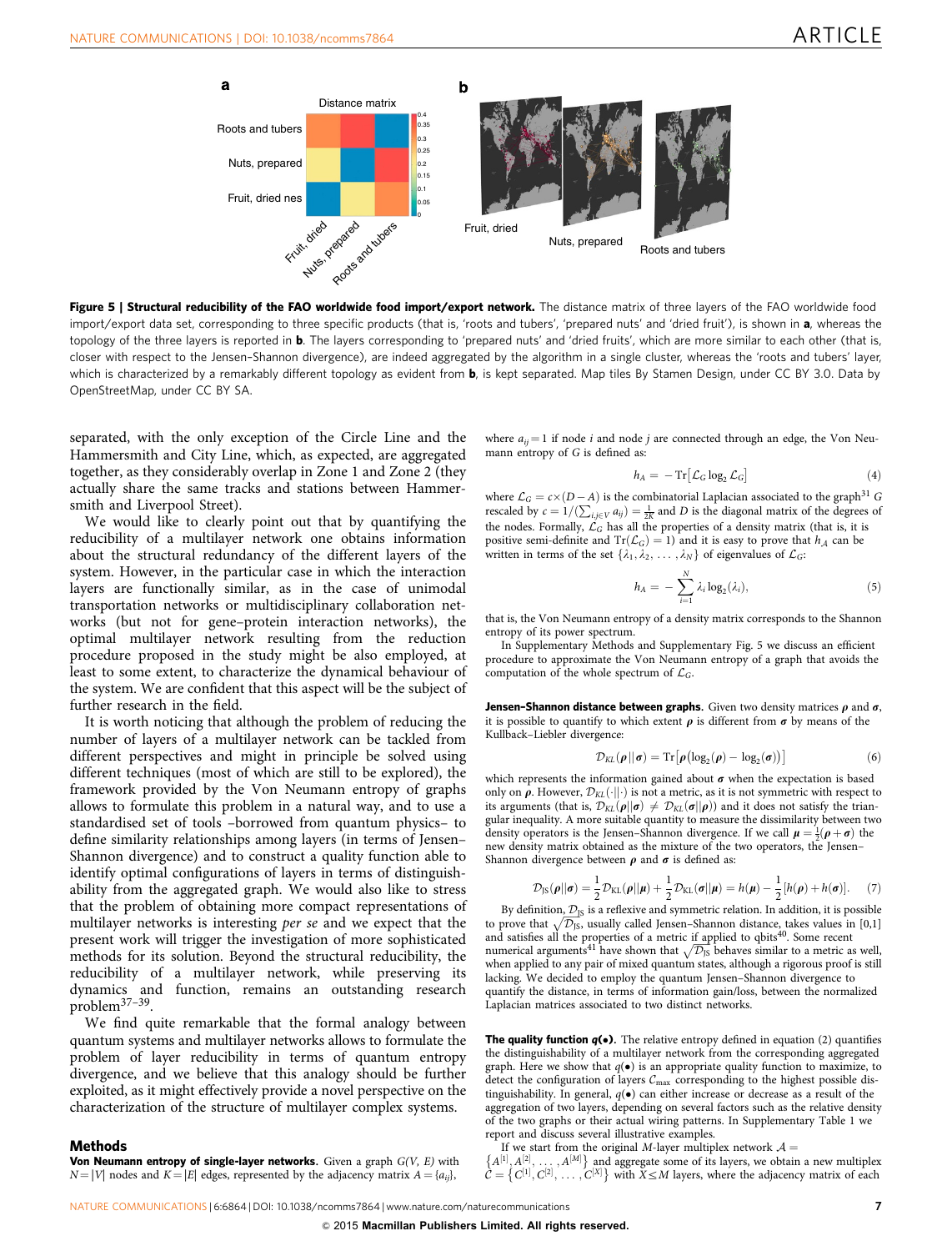<span id="page-7-0"></span>layer  $C^{[\alpha]}$  is either one of the adjacency matrices of the original multiplex or the result of the aggregation of two or more of them. In particular, each of the M original layers of A will contribute to exactly one of the layers of the reduced multiplex C. If we denote by  $\Gamma_{\alpha}$  the layer of the reduced multiplex to which the original layer  $A^{[\alpha]}$  contributes, then we can express each layer  $C^{[\ell]}$  of C as

$$
C^{[\ell]} = A^{[1]} \delta_{\ell, \Gamma_1} + A^{[2]} \delta_{\ell, \Gamma_2} + \ldots + A^{[M]} \delta_{\ell, \Gamma_M}
$$
 (8)

where  $\delta_{\ell,\Gamma_{\tau}} = 1$  if either the original layer  $A^{[\alpha]}$  has been aggregated with other layers to form the new layer  $C^{[\ell]}$  or if  $C^{[\ell]} \, \equiv \, A^{[\alpha]}.$ 

If we consider the multilayer network  $C$  with  $X$  layers and the reduced multilayer network  $C'$  with X-1 layers obtained from  $C$  as a consequence of the aggregation of two layers, we want to find the conditions under which  $q(C') > q(C)$  $\frac{d}{dt}$  or, equivalently,  $\overline{H}(C') < \overline{H}(\overline{C})$ . For the sake of simplicity, and without loss of generality, we assume that the reduced configuration  $\mathcal{C}'$  is obtained by aggregating layers  $C^{[1]}$  and  $C^{[2]}$  into a new layer  $C^{[1]} + C^{[2]}$ . After some algebra, the inequality  $q(\mathcal{C}') > q(\mathcal{C})$  reduces to

$$
h_{C^{[1]}+C^{[2]}} < h_{C^{[1]}} + h_{C^{[2]}} - \bar{H}(\mathcal{C}),\tag{9}
$$

that is, the quality function  $q(\bullet)$  increases as a result of the aggregation, if the entropy of the aggregated layers is smaller than the difference between the sum of the entropies of the layers to be aggregated and the entropy per layer before the aggregation. It is useful to rewrite equation (9) as:

$$
\bar{H}(\mathcal{C}) < h_{\mathcal{C}^{[1]}} + h_{\mathcal{C}^{[2]}} - h_{\mathcal{C}^{[1]} + \mathcal{C}^{[2]}} = \Delta H \tag{10}
$$

where  $\Delta H$  is the difference of entropy due to the aggregation. This means that  $q(\bullet)$ increases if the value of  $\Delta H$  associated to the two aggregated layers is higher than the entropy per layer of the layer configuration before the aggregation. In general, the Von Neumann entropy is sub-additive, meaning that the entropy of a state obtained as the mixing of two other states is smaller than the sum of the entropies of the two original states, that is,  $\Delta H = h_{C^{[1]}} + h_{C^{[2]}} - h_{C^{[1]}+C^{[2]}} \geq 0$ . However, as we  $\frac{d}{dt}$  of the two original states, that is,  $\Delta H = n_{Cl^1} + n_{Cl^2} - n_{Cl^1} + c^{[2]} \geq 0.$  The extensively show in Supplementary Note 2, Supplementary Fig. 1 and

Supplementary Table 1, this is not always the case when we aggregate two graphs, so that the Von Neumann entropy of the resulting graph can be either larger or smaller than the sum of the Von Neumann entropies of the two original graphs, that is, the aggregation of two layers can sometimes violate sub-additivity. This happens in at least two cases, that is, when one aggregates layers with very different edge densities or when the aggregation would create structural patterns that did not exist in any of the two original layers, which are both examples of undesirable aggregation (see Supplementary Fig. 1 and Supplementary Table 1). In such cases, equation (10) is automatically not satisfied (remember that  $\bar{H}(\mathcal{C}) \geq 0$ ) and the quality function  $q(\bullet)$  decreases.

The condition to have an increase of  $q(\bullet)$  expressed by equation (9) can be also written in terms of the Jensen–Shannon divergence of the layers to be aggregated.<br>For the sake of simplicity, let us assume that the two layers C<sup>[1]</sup> and C<sup>[2]</sup> aggregated to obtain the new configuration  $C'$  have the same number of links. In this case, the inequality in equation (9) is equivalent to

$$
\mathcal{D}_{JS}\left(\pmb{\rho}^{[1]}||\pmb{\rho}^{[2]}\right) < \frac{h_{C^{[1]}} + h_{C^{[2]}}}{2} - \bar{H}(\mathcal{C}),\tag{11}
$$

where  $\rho^{[1]}$  and  $\rho^{[2]}$  are the density matrices corresponding to layers  $C^{[1]}$  and  $C^{[2]}$ , respectively. The first term on the right-hand side of inequality (11) is the entropy per layer of the multilayer network formed by the two layers that have been aggregated, so that the quality function  $q(\bullet)$  increases if the difference between the entropy per layer of this smaller multilayer and the entropy per layer of the full multilayer network is larger than the Jensen–Shannon divergence of the density matrices to be aggregated. In the limiting case in which  $C^{[1]}$  and  $C^{[2]}$  are identical that is,  $\mathcal{D}_{\text{JS}}(\rho^{[1]}||\rho^{[2]}|) = 0$ , this leads to an increase of  $q(\bullet)$  only if  $h_{\text{C}}^{[1]} > \bar{H}(C)$ , or

equivalently if  $h_{C^{[1]}} > \frac{1}{X} \sum_{l}^{X} h_{C^{[2]}}$ , that is, if the entropy of each of the two layers is larger than the entropy per layer of the multilayer network before the merge. In

conclusion, an increase of  $q(\bullet)$  usually corresponds either to the aggregation of two layers that do not violate sub-additivity or to the merge of layers having very similar structure. Hence, by maximizing  $q(\bullet)$  one tends to avoid layer configurations that might contain spurious structural patterns or redundant layers.

Hierarchical clustering. We measure the information lost by merging two layers of a multilayer graph in a single network by comparing the Von Neumann entropy of the compressed multilayer network with the original representation. The main hypothesis is that if the value of the Jensen–Shannon distance between the

Laplacian matrices associated to layers  $\alpha$  and  $\beta$  is small, then the two layers can be safely merged in a single one without loosing too much information. Conversely, if  $\mathcal{D}_{\text{JS}}(\mathcal{L}_{\alpha}, \mathcal{L}_{\beta})$  is large, then the two layers provide different information about the relationships among the nodes of the system. In this case, it would be better to leave the two layers separated, as their aggregation will result in a substantial loss of information.

We perform a classical hierarchical clustering of the M layers using the Jensen-Shannon distance to quantify the dissimilarity among (clusters of) layers. At each step of the algorithm, we aggregate the two clusters of layers, which are separated by the smallest value of  $\mathcal{D}_{JS}$ , and then we update the distances between the newly formed cluster and the remaining ones according to Ward's linkage. By iterating

this procedure M–1 times, we obtain a dendrogram, that is, a hierarchical diagram whose *M* leaves are associated to the original layers of the system, internal nodes indicate merges of (clusters of) layers and the root corresponds to the aggregated graph. The quality of the layer organization obtained after *m* steps of the hierarchical clustering algorithm is measured by the relative entropy  $q(\bullet)$ .

To verify whether the proposed greedy clustering procedure is able to find good approximations of the real optimal configuration of layers, we compared the solution corresponding to the optimal cut of the dendrogram with the actual optimal configuration of layers of each of the 13 multilayer networks obtained from the BioGRID data set. For each multilayer network, the optimal configuration of layers was found through exhaustive enumeration of all the possible partitions of the set of layers. The results are reported and discussed in Supplementary Note 3, Supplementary Table 2 and Supplementary Fig. 6, and confirm that the greedy clustering algorithm performs a quite efficient exploration of the quality function landscape, yielding (sub-)optimal solutions associated to values of  $q(\bullet)$  that are between 76% and 100% of the actual global optimum. This is quite a remarkable result, especially if we consider that the greedy algorithm performs only M–1 steps (that is, less than seven steps for all the BioGRID multilayer networks), while the exhaustive exploration of all the partitions of a set of M elements requires a number of operations equal to the Mth Bell number, which increases super-exponentially with M.

We notice that the same hierarchical clustering algorithm can be potentially applied with any other measure able to quantify the difference between layers, not just with  $\mathcal{D}_{\text{IS}}$ . The only caveat here is that if the employed measure is not a metric then the classical linkage schemes, including Ward's linkage, cannot be employed directly, so that at each step it is necessary to recompute the distance between the new layer resulting from the last merge and all the remaining layers.

A stand-alone implementation of the algorithm for the reduction of multilayer networks described above is available at<https://github.com/KatolaZ/multired>. Another implementation of the algorithm is already included in muxViz [\(https://](https://github.com/manlius/muxViz) [github.com/manlius/muxViz\)](https://github.com/manlius/muxViz), a software for the multilayer analysis of networks.

#### **References**

- 1. Albert, R. & Barabási, A.-L. Statistical mechanics of complex networks. Rev. Mod. Phys. 74, 47 (2002).
- Newman, M. E. The structure and function of complex networks. SIAM Rev. 45, 167–256 (2003).
- 3. Boccaletti, S., Latora, V., Moreno, Y., Chavez, M. & Hwang, D.-U. Complex networks: structure and dynamics. Phys. Rep. 424, 175–308 (2006).
- Padgett, J. F. & Ansell, C. K. Robust action and the rise of the Medici, 1400-1434. Am. J. Sociol. 1259–1319 (1993).
- 5. Krackhardt, D. Cognitive social structures. Soc. Networks 9, 109–134 (1987). 6. Wasserman, S. & Faust, K. Social Network Analysis: Methods and Applications.
- Structural Analysis in the Social Sciences (Cambridge University Press, 1994).
- 7. Cardillo, A. et al. Emergence of network features from multiplexity. Sci. Rep. 3, 1344 (2013).
- 8. Buldyrev, S. V., Parshani, R., Paul, G., Stanley, H. E. & Havlin, S. Catastrophic cascade of failures in interdependent networks. Nature 464, 1025–1028 (2010).
- 9. Mucha, P. J., Richardson, T., Macon, K., Porter, M. A. & Onnela, J.-P. Community structure in time-dependent, multiscale, and multiplex networks. Science 328, 876–878 (2010).
- 10. De Domenico, M. et al. Mathematical formulation of multilayer networks. Phys. Rev. X 3, 041022 (2013).
- 11. Nicosia, V., Bianconi, G., Latora, V. & Barthelemy, M. Growing multiplex networks. Phys. Rev. Lett. 111, 058701 (2013).
- 12. Kivelä, M. et al. Multilayer networks. J. Complex Networks 2, 203-271 (2014).
- 13. Kurant, M. & Thiran, P. Layered complex networks. Phys. Rev. Lett. 96, 138701 (2006).
- 14. Szell, M., Lambiotte, R. & Thurner, S. Multirelational organization of largescale social networks in an online world. Proc. Natl Acad. Sci. USA 107, 13636–13641 (2010).
- 15. Solá, L. et al. Eigenvector centrality of nodes in multiplex networks. Chaos 23, 033131 (2013).
- 16. Bianconi, G. Statistical mechanics of multiplex networks: Entropy and overlap. Phys. Rev. E 87, 062806 (2013).
- 17. Battiston, F., Nicosia, V. & Latora, V. Structural measures for multiplex networks. Phys. Rev. E 89, 032804 (2014).
- 18. Sanchez-Garcia, R. J., Cozzo, E. & Moreno, Y. Dimensionality reduction and spectral properties of multilayer networks. Phys. Rev. E 89, 052815 (2014).
- 19. De Domenico, M., Solé-Ribalta, A., Omodei, E., Gómez, S. & Arenas, A. Ranking nodes in interconnected multilayer networks reveals their versatility. Nat. Commun. doi:10.1038/ncomms7868 (2015).
- 20. Nicosia, V. & Latora, V. Measuring and modelling correlations in multiplex networks. Preprint at <http://arxiv.org/abs/1403.1546> (2014).
- Gómez, S. et al. Diffusion dynamics on multiplex networks. Phys. Rev. Lett. 110, 028701 (2013).
- 22. Cellai, D., López, E., Zhou, J., Gleeson, J. P. & Bianconi, G. Percolation in multiplex networks with overlap. Phys. Rev. E 88, 052811 (2013).